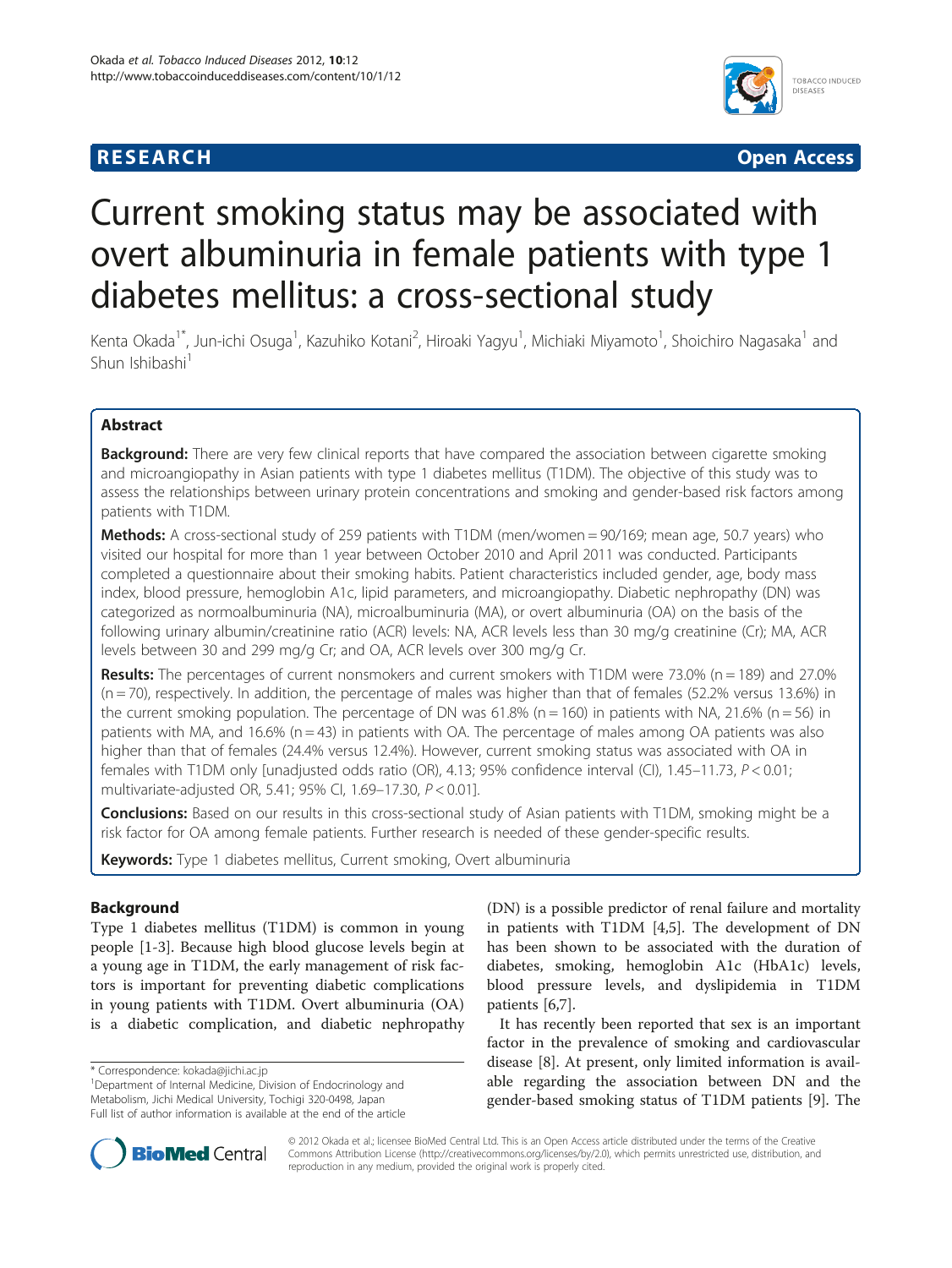EURODIAB IDDM Complications Study reported that a current smoking status is positively associated with the progression of DN in male and female patients with T1DM [[9\]](#page-4-0). Because there have been very limited clinical studies in the Asia-Pacific regions in particular, more studies of the influence of gender on smoking habits in DN patients are required. Therefore, the present study aimed to examine risk factors, including current smoking habits that can influence the gender-based presence of OA in Japanese patients with T1DM.

### Subjects and methods

A total of 259 patients with T1DM (men/women = 90/ 169; mean age =  $50.7 \pm 16.8$  years; duration of diabetes =  $17.0 \pm 11.0$  years) who visited our hospital for more than 1 year between October 2010 and April 2011 were examined. The eligibility criteria were as follows: age > 18 years, the absence of acute ketosis, hypoglycemia, and pregnancy. T1DM was diagnosed according to the Position Statement of the American Diabetes Association [[10](#page-4-0)]. T1DM was defined with the following criteria: absolute insulin deficiency (urine Cpeptide levels < 20 μg/day, fasting serum C-peptide levels < 0.5 μg/mL, or serum C-peptide levels < 1.0 μg/ mL after loading), susceptibility to ketosis, and requirement of insulin therapy within 1 year after diagnosis; all patients in this study required insulin injections. Smoking habits were confirmed by self-reports. Current smoking status was considered as either smoking or not smoking. The study protocol was approved by the Jichi Medical University Ethical Committee.

The body mass index (BMI) and systolic/diastolic blood pressure were measured in each patient. Blood and urinary samples were collected at the outpatient clinic in order to measure the levels of the following parameters: HbA1c, total cholesterol (TC), triglyceride (TG), and high-density lipoprotein cholesterol (HDL-C). A high-performance liquid chromatography (HA8131; Kyoto Daiichi Kagaku Co., Ltd., Tokyo, Japan) system was used to measure HbA1c levels according to previous Japanese standard substance and measurement methods. National Glycohemoglobin Standardization Programequivalent values were obtained by using the following equation:  $HbA1c = HbA1c$  (the Japan Diabetes Society) + 0.4 [\[11](#page-4-0)]. TC, TG, and HDL-C levels were measured by enzymatic methods with an automatic analyzer (Hitachi Co., Ltd., Tokyo, Japan).

Urinary albumin levels were measured with the turbidimetric immunoassay method using a commercially available kit (Auto Wako Albumin; Wako Pure Chemical Industries, Ltd., Osaka, Japan), and urinary creatinine levels were determined by an enzymatic method in order to calculate the urinary albumin/creatinine ratio (ACR). DN was classified as normoalbuminuria (NA),

microalbuminuria (MA), or OA on the basis of the following ACR levels: NA, ACR levels less than 30 mg/g creatinine (Cr); MA, ACR levels between 30 and 299 mg/g Cr; and OA, ACR levels over 300 mg/g Cr [[12\]](#page-4-0). Diabetic retinopathy and neuropathy were either present or absent.

The data are presented as mean ± standard deviation (SD) by sex. Comparisons between the groups were made with unpaired t-tests and Chi-square tests. Unadjusted, age-adjusted, and multivariate-adjusted logistic regression analyses were performed in order to estimate the factors associated with urinary albuminuria. The multivariate-adjusted logistic regression analysis models included age, BMI, systolic/diastolic blood pressure, HbA1c levels, TC levels, TG levels, HDL-C levels, and current smoking status at baseline as independent variables. Statistical significance was set at  $P$  values less than 0.05. All analyses were performed with the SPSS II software package (IBM Corporation, Armonk, NY).

# Results

The clinical characteristics of the current smokers and nonsmokers are shown by gender in Table [1.](#page-2-0) A total of 73% ( $n = 189$ ) of the study population were nonsmokers, while  $27.0\%$  (n = 70) reported themselves as current smokers. Compared to males, females constituted a significantly lower percentage of current smokers (52.2% versus 13.6%,  $P < 0.01$ ). In the nonsmoking group, females had significantly higher HDL-C levels than males, while a similar but nonsignificant difference in HDL-C levels was seen in current smokers. In addition, the percentage of nonsmoking patients with OA was significantly higher in males than in females. For females, the percentage of patients with OA was significantly higher in current smokers than in nonsmokers.

The results of the unadjusted, age-adjusted, and multivariate-adjusted logistic regression analyses for OA are shown in Table [2.](#page-2-0) In males, systolic blood pressure was independently, significantly, and positively associated with OA. Diastolic blood pressure was significantly and positively associated with OA in the unadjusted and age-adjusted analyses, but it was no longer significantly associated with OA in the multivariate-adjusted logistic regression analysis. The other variables, including current smoking status, were not significantly associated with OA. In females, systolic blood pressure was also independently, significantly, and positively associated with OA. Current smoking status was found to be significantly and positively associated with OA in the unadjusted and age-adjusted analyses. The multivariate-adjusted logistic regression analysis revealed that current smoking status was independently, significantly, and positively associated with OA (Odds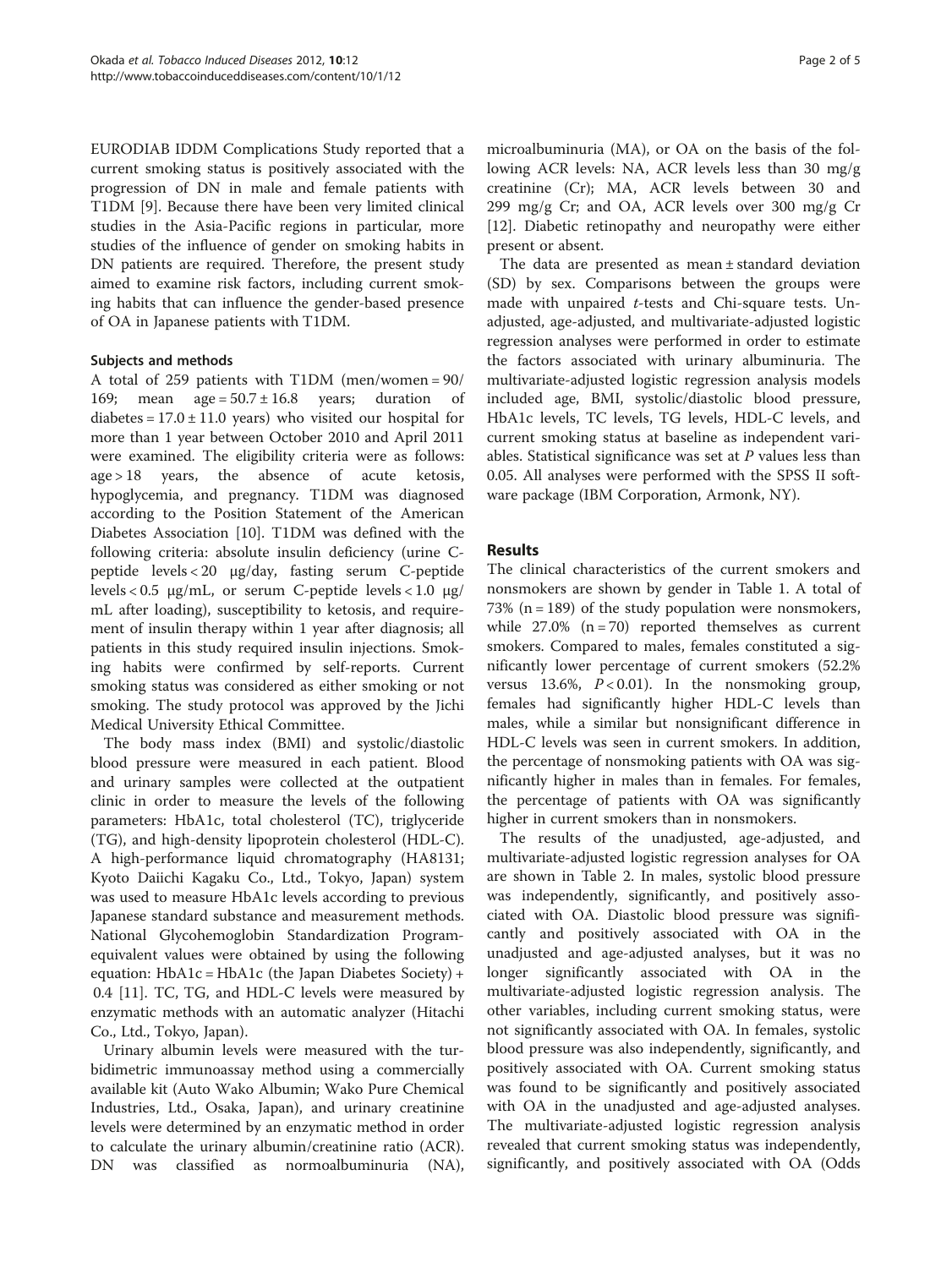Current smoking **Current Smoking** Male **Female** 

#### <span id="page-2-0"></span>Table 1 Clinical characteristics

|                  | $+$              |                  | $+$              | P <sub>1</sub> | P <sub>2</sub> | $P_3$ | $P_4$ |
|------------------|------------------|------------------|------------------|----------------|----------------|-------|-------|
| 43 (47.8)        | 47 (52.2)        | 146 (86.4)       | 23 (13.6)        |                |                |       |       |
| $53.2 \pm 16.9$  | $49.4 \pm 12.6$  | $51.3 \pm 18.3$  | $45.5 \pm 12.6$  | 0.54           | 0.24           | 0.23  | 0.15  |
| $22.4 \pm 2.8$   | $22.7 \pm 3.4$   | $22.6 \pm 3.9$   | $21.8 \pm 4.1$   | 0.76           | 0.32           | 0.62  | 0.36  |
| $127.4 \pm 24.0$ | $132.3 \pm 21.7$ | $125.7 \pm 18.8$ | $123.4 \pm 14.6$ | 0.62           | 0.08           | 0.31  | 0.58  |
| $70.8 \pm 11.3$  | $74.5 \pm 14.6$  | $71.2 \pm 12.4$  | $74.3 \pm 10.2$  | 0.83           | 0.94           | 0.18  | 0.26  |
| $8.4 \pm 2.0$    | $8.3 \pm 1.7$    | $8.3 \pm 2.0$    | $8.7 \pm 2.2$    | 0.66           | 0.34           | 0.73  | 0.3C  |
| $189.7 \pm 32.1$ | $187.5 \pm 41.4$ | $199.1 \pm 37.5$ | $197.3 \pm 35.9$ | 0.14           | 0.34           | 0.78  | 0.84  |
| $96.9 \pm 60.2$  | $116.2 \pm 81.9$ | $94.7 \pm 91.3$  | $98.0 \pm 58.5$  | 0.88           | 0.34           | 0.21  | 0.87  |
| $68.2 \pm 18.1$  | $67.2 \pm 22.1$  | $75.9 \pm 19.1$  | $74.3 \pm 13.2$  | 0.02           | 0.16           | 0.82  | 0.70  |
|                  |                  |                  |                  |                |                |       |       |
| 24 (55.8)        | 26(55.3)         | 64 (43.8)        | 11(47.8)         | 0.17           | 0.56           | 0.96  | 0.72  |
| 28 (65.1)        | 28 (59.6)        | 86 (58.9)        | 15(65.2)         | 0.46           | 0.65           | 0.59  | 0.57  |
|                  |                  |                  |                  |                |                |       |       |
|                  |                  |                  |                  |                |                |       |       |

Data are presented as the number or mean ± S.D. HbA1c: hemoglobin A1c. HDL: high-density lipoprotein.  $P_1$ : comparisons of respective variables between genders in nonsmokers,  $P_2$ : comparisons of respective variables between genders in current smokers,  $P_3$ : comparisons of respective variables between nonsmokers and current smokers in males, P4: comparisons of respective variables between nonsmokers and current smokers in females (using unpaired t-tests and Chi-square tests).

Normoalbuminuria 25 (58.1) 25 (53.2) 96 (65.8) 14 (60.9) 0.36 0.54 0.64 0.65 Microalbuminuria 9 (20.9) 9 (19.1) 36 (24.7) 2 (8.7) 0.61 0.26 0.83 0.09 Overt albuminuria 9 (20.9) 13 (27.7) 14 (9.6) 7 (30.4) 0.04 0.81 0.46 < 0.01

Ratio, 5.41; 95% Confidence Interval, 1.69–17.30;  $P < 0.01$ ).

#### **Discussion**

In the present study, the female T1DM group had a lower prevalence of OA than the male T1DM group. Furthermore, current smoking status was significantly associated with urinary OA in female T1DM patients, while no factor was significantly associated with OA in male T1DM patients. It is well known that the avoidance of smoking has beneficial health effects in patients with diabetes [[13,14\]](#page-4-0). Furthermore, the proportion of smokers in our country has been gradually decreasing as the prevalence of smoking in patients with diabetes was

| Table 2 Logistic regression analysis for urinary protein ( $\geq$ 300 mg/g creatinine) |  |  |  |
|----------------------------------------------------------------------------------------|--|--|--|
|----------------------------------------------------------------------------------------|--|--|--|

Male  $(n = 90)$  Female  $(n = 169)$ 

|                         | Unadjusted                                                                                        |          | Age-adjusted                  |   | Multi-adjusted |   | Unadjusted                                            |          | Age-adjusted                                                            |   | Multi-adjusted                  |      |  |
|-------------------------|---------------------------------------------------------------------------------------------------|----------|-------------------------------|---|----------------|---|-------------------------------------------------------|----------|-------------------------------------------------------------------------|---|---------------------------------|------|--|
|                         | OR (95% CI)                                                                                       | P        | OR (95% CI)                   | P | OR (95% CI)    | P | OR (95% CI)                                           | P        | OR (95% CI)                                                             | Ρ | OR (95% CI)                     | P    |  |
| Age (years)             | $1.00(0.97 - 1.04)$                                                                               | $0.81 -$ |                               |   |                |   | 1.00 (0.96-1.04) 0.85 0.99 (0.97-1.02)                | $0.48 -$ |                                                                         |   | $0.96(0.92 - 1.00)$             | 0.07 |  |
| BMI ( $\text{kg/m}^2$ ) | 1.10 (0.94-1.28)                                                                                  |          | $0.23$ 1.10 $(0.94 - 1.28)$   |   |                |   | 0.22 1.04 (0.84-1.23) 0.72 0.97 (0.85-1.10)           |          | $0.59$ $0.97$ $(0.86 - 1.10)$                                           |   | $0.62$ $0.96$ $(0.83 - 1.10)$   | 0.52 |  |
|                         | SBP (mmHg) 1.03 (1.01-1.06) < 0.01 1.03 (1.01-1.06) < 0.01 1.04 (1.00-1.08) 0.03 1.03 (1.01-1.06) |          |                               |   |                |   |                                                       |          | $0.02$ 1.05 (1.01-1.08)                                                 |   | $< 0.01$ 1.06 (1.02-1.11)       | 0.01 |  |
|                         | DBP (mmHg) 1.04 (1.00-1.08)                                                                       |          | $0.04$ 1.04 $(1.00 - 1.08)$   |   |                |   | 0.04 0.99 (0.94-1.05) 0.78 1.03 (0.99-1.07)           |          | $0.18$ 1.03 $(0.99 - 1.07)$                                             |   | $0.21$ $0.98$ $(0.93 - 1.03)$   | 0.44 |  |
| $HbA1c$ (%)             | $0.99(0.76 - 1.29)$                                                                               |          | $0.95$ $0.99$ $(0.77 - 1.29)$ |   |                |   | 0.96 1.05 (0.76-1.46) 0.78 1.03 (0.83-1.27)           |          | $0.81$ 1.01 $(0.82 - 1.26)$                                             |   | $0.90$ 1.04 $(0.77 - 1.39)$     | 0.81 |  |
| TC (mg/dL)              | 1.01 (0.99–1.03)                                                                                  |          | $0.09$ 1.01 $(0.99 - 1.03)$   |   |                |   | $0.09$ 1.01 $(0.99 - 1.03)$ 0.21 1.00 $(0.98 - 1.01)$ |          | $0.57$ 0.99 (0.98-1.01)                                                 |   | $0.54$ $0.99$ $(0.97 - 1.01)$   | 0.26 |  |
| Triglyceride<br>(mq/dL) | $1.00(0.99 - 1.01)$                                                                               |          | $0.42$ 1.00 $(0.99 - 1.01)$   |   |                |   | 0.39 1.00 (0.99-1.01) 0.61 1.00 (0.99-1.01)           |          | $0.84$ 1.00 $(0.99 - 1.01)$                                             |   | $0.76$ 1.00 $(0.99 - 1.01)$     | 0.87 |  |
| HDL-C<br>(mq/dL)        | $1.01(0.99 - 1.03)$                                                                               |          | $0.46$ 1.01 $(0.99 - 1.03)$   |   |                |   | 0.48 0.99 (0.95-1.02) 0.44 1.00 (0.97-1.02)           |          | $0.80$ 1.00 $(0.97 - 1.02)$                                             |   | $0.80$ 1.02 $(0.98 - 1.06)$     | 0.37 |  |
| Current<br>smoking      | 1.44 (0.55–3.83)                                                                                  |          | $0.46$ 1.48 $(0.55 - 3.97)$   |   |                |   |                                                       |          | $0.44$ 1.15 (0.37-3.50) 0.81 4.13 (1.45-11.73) < 0.01 4.00 (1.40-11.47) |   | $0.01$ 5.41 (1.69-17.30) < 0.01 |      |  |

OR: odds ratio. CI: confidence interval. BMI: body mass index. SBP: systolic blood pressure. DBP: diastolic blood pressure. HbA1c: hemoglobin A1c. TC: Total cholesterol. HDL-C: high-density lipoprotein-cholesterol. Multivariate-adjusted analysis models include age, BMI, SBP, DBP, HbA1c, TC, triglyceride, HDL-C, and current smoking status.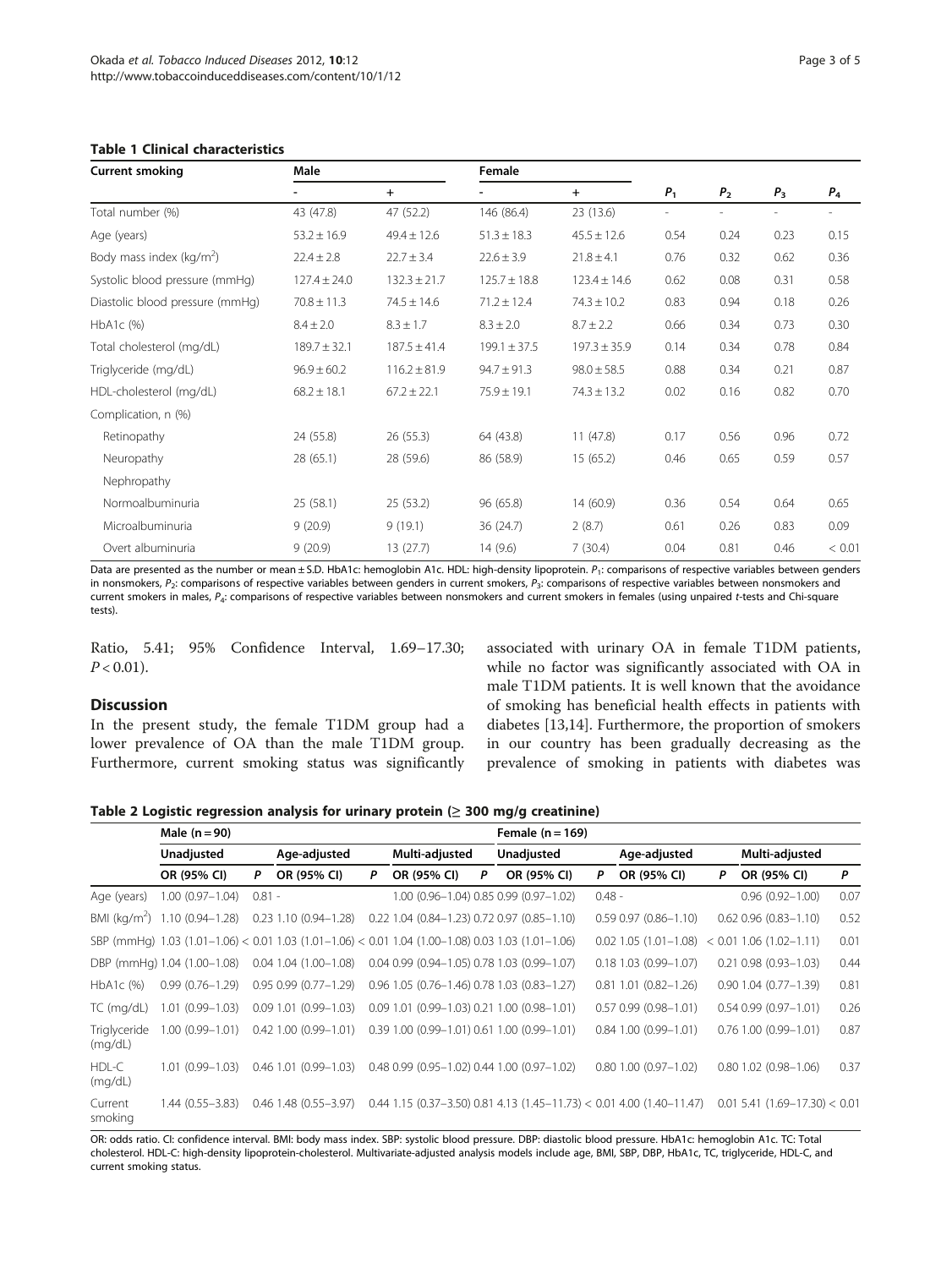<span id="page-3-0"></span>high, especially in young female T1DM patients [\[15](#page-4-0)]. Based on these results, we propose that female patients with T1DM should cease smoking in order to prevent DN.

Smoking increases the concentration of carboxyhemoglobin, platelet aggregability, and the fibrinogen concentration, all of which cause tissue hypoxia and contribute to vascular damage [\[16,17](#page-4-0)], especially that caused by diabetes [[18](#page-4-0)]. Glomerular hyperfiltration [[19\]](#page-4-0), the suppression of water excretion [\[20](#page-4-0)], and the effects of proximal tubular damage [[21\]](#page-4-0) from smoking are the mediators of DN progression.

In this study, we found a relatively stronger correlation between smoking and DN in females than in males. However, the underlying mechanisms for this remain unclear. Smoking can decrease the atheroprotective effects of estrogens [\[22,23\]](#page-4-0). Smoking appears to alter estradiol metabolism, leading to the increased production of inactive catechols [[23\]](#page-4-0). This may be related to the induction of estrogen-metabolizing cytochrome P450 isoenzymes [\[24](#page-4-0)]; furthermore, smoking lowers estrogen activity [\[25,26](#page-4-0)]. The effects of estrogen dysfunction on DN progression might be greater than the effects of a lowered amount of estrogen (probably corresponding to male patients). The oxidative milieu can result in proinflammatory effects of HDL [\[27,28\]](#page-4-0). In this study, HDL-C levels in female patients were high relative to male patients (particularly in nonsmokers); however, instead of affecting the actual HDL-C levels, diabetic states might make HDL dysfunctional. Functional studies to verify these hypotheses are warranted.

Females were more likely to be assigned to a lowerrisk category than males, even though the former are at an equivalent calculated risk [8]. Probably, a higher proportion of females compared to males develop DN from T1DM because of a lack of awareness and a systematic delay in the diagnosis of complications. In Japan, a small percentage of female individuals exhibit smoking habits [[15\]](#page-4-0); hence, this situation is less alarming for female patients compared to male patients.

This study had a limitation related to the interpretation of data that warrants mention. First, the sample size of the groups may have been too small to produce definite conclusions. Moreover, it is necessary to consider that this study was a cross-sectional study and was only conducted at a single center. This study was performed in a local university hospital, which might not be representative of the entire T1DM population in Japan. One possibility is that T1DM patients who had undergone kidney dialysis, especially males, would discontinue visiting our hospital. Moreover, patients would visit our hospital when the complications associated with diabetes had become severe and progressive, as mentioned in a previous report [[29](#page-4-0)]. Therefore, a multicenter study with a large number of patients is required. Second, because the dose of smoking [5,[30](#page-4-0)], the duration of smoking, and the type of cigarette [[31](#page-4-0)] were significantly associated with the progression of nephropathy, we might have to investigate these factors in detail. In addition, the self-reporting of smoking habits can be questionable because of underreporting.

#### Conclusions

In conclusion, the present study suggested that current smoking status can promote renal dysfunction in female T1DM patients, and we may need to take into account an individual's smoking status in the management of T1DM, especially in females.

#### Abbreviations

T1DM: Type 1 diabetes mellitus; DN: Diabetic nephropathy; NA: Normoalbuminuria; MA: Microalbuminuria; OA: Overt albuminuria; ACR: Albumin/creatinine ratio; Cr: Creatinine; HbA1c: Hemoglobin A1c; BMI: Body mass index; TC: Total cholesterol; TG: Triglyceride; HDL-C: Highdensity lipoprotein cholesterol; SD: Standard deviation.

#### Competing interests

The authors declare that they have no competing interests.

#### Authors' contributions

KO researched the data, wrote the manuscript and contributed to the discussion; KK analyzed the data and edited and reviewed the manuscript; MM provided the data; HY, JO, and SN contributed to the discussion; and SI contributed to the discussion and reviewed the manuscript. All authors read and approved the final manuscript.

#### Acknowledgment

No funding has been received. The authors thank the staff in our hospital.

#### Author details

<sup>1</sup>Department of Internal Medicine, Division of Endocrinology and Metabolism, Jichi Medical University, Tochigi 320-0498, Japan. <sup>2</sup>Department of Clinical Laboratory Medicine, Jichi Medical University, Tochigi 320-0498, Japan.

Received: 29 February 2012 Accepted: 6 August 2012 Published: 10 August 2012

#### References

- 1. Karvonen M, Viik-Kajander M, Moltchanova E, Libman I, LaPorte R, Tuomilehto J: Incidence of childhood type 1 diabetes worldwide. Diabetes Mondiale (DiaMond) Project Group. Diabetes Care 2000, 23:1516–1526.
- 2. EURODIAB ACE Study Group: Variation and trends in incidence of childhood diabetes in Europe. Lancet 2000, 355:873–876.
- 3. Japan IDDM Epidemiology Study Group: Lack of regional variation in IDDM risk in Japan. Diabetes Care 1993, 16:796–800.
- 4. Chase HP, Garg SK, Marshall G, Berg CL, Harris S, Jackson WE, Hamman RE: Cigarette smoking increases the risk of albuminuria among subjects with type 1 diabetes. JAMA 1991, 265:614–617.
- 5. Sawicki PT, Didjurgeit U, Mühlhauser I, Bender R, Heinemann L, Berger M: Smoking is associated with progression of diabetic nephropathy. Diabetes Care 1994, 17:126–131.
- 6. Raile K, Galler A, Hofer S, Herbst A, Dunstheimer D, Busch P, Holl RW: Diabetic nephropathy in 27,805 children, adolescents, and adults with type 1 diabetes: effect of diabetes duration, A1C, hypertension, dyslipidemia, diabetes onset, and sex. Diabetes Care 2007, 30:2523–2528.
- 7. Scott LJ, Warram JH, Hanna LS, Laffel LM, Ryan L, Krolewski AS: A nonlinear effect of hyperglycemia and current cigarette smoking are major determinants of the onset of microalbuminuria in type 1 diabetes. Diabetes 2001, 50:2842–2849.
- 8. Mosca L, Linfante AH, Benjamin EJ, Berra K, Hayes SN, Walsh BW, Fabunmi RP, Kwan J, Mills T, Simpson SL: National study of physician awareness